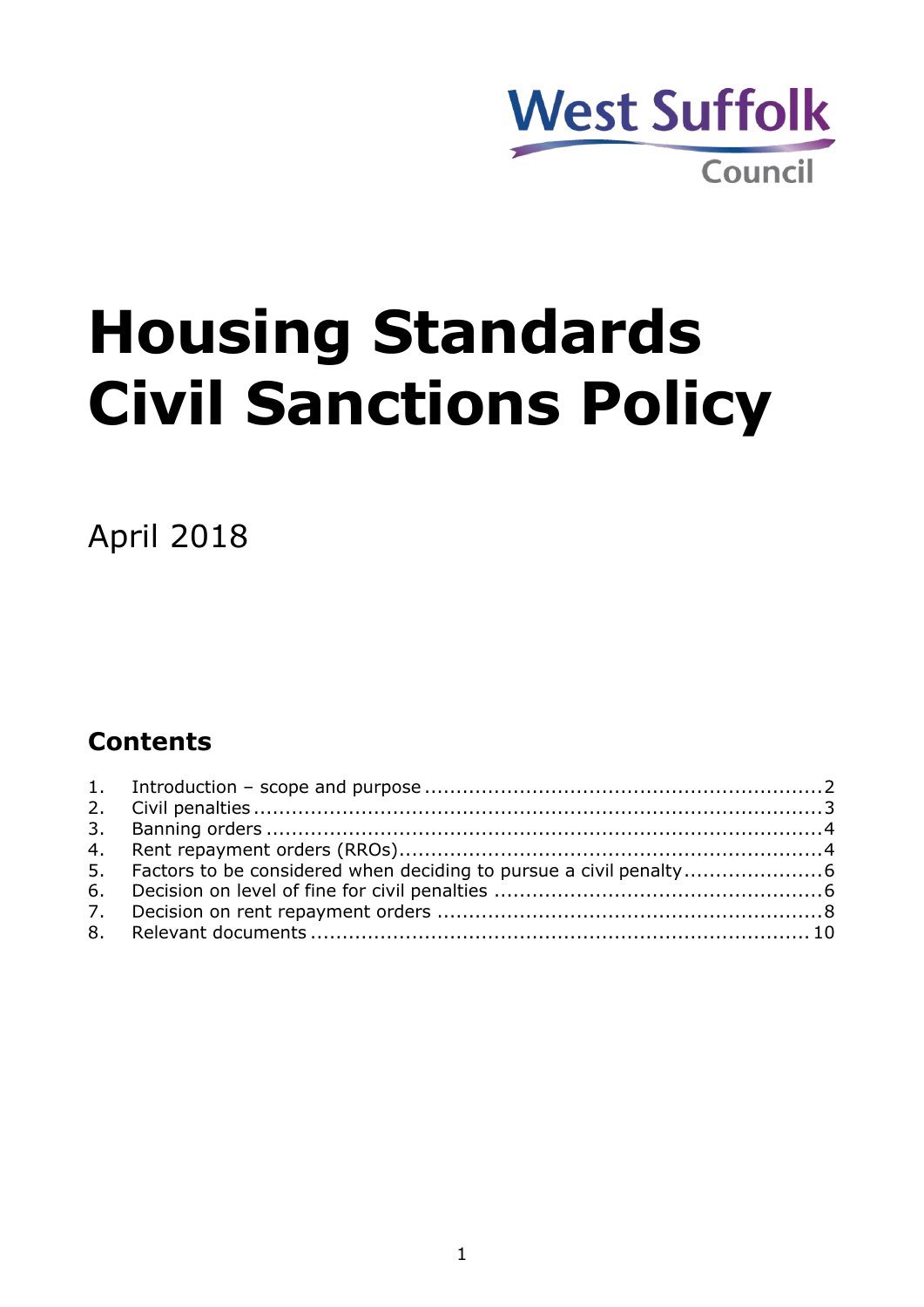## **Rent Repayment Orders and Civil Penalties Policy under the Housing and Planning Act 2016**

#### <span id="page-1-0"></span>**1. Introduction – scope and purpose**

- 1.1 The Public Health and Housing team work under a wide range of legislation to prevent harm to health, improve quality of life and increase the number of suitable homes in West Suffolk. The existing legal provisions allow us to take a graduated approach to enforcement from informal to formal action, including enforcement notices and licencing for houses in multiple occupation (HMOs).
- 1.2 We currently protect tenants from the risks posed by unsafe housing conditions with inspections, advice, and enforcement in instances where landlords do not cooperate. This is to ensure that housing meets the required standards, which is one of our key objectives. When necessary, we will prosecute landlords that fail to comply with enforcement actions such as improvement notices and licencing breaches.
- 1.3 Alongside the HMO licencing regime for the higher risk HMOs, we currently have risk-based inspection programmes for the smaller HMOs, and flats above shops to ensure this accommodation is safe.
- 1.4 We cover a variety of private sector housing areas including:
	- housing standards
	- houses in multiple occupation risk based inspections
	- houses in multiple occupation licensing
	- breaches of landlord obligations
	- empty homes
	- public health
	- caravan sites
	- nuisance
	- antisocial behaviour (ASB)
- 1.5 Much of the work we do is to support vulnerable people, where we work closely with partner services and organisations around the needs of the individual and their home, and to protect the wider community.
- 1.6 We make a fundamental contribution to the West Suffolk Council's priorities, which are:
	- homes for our communities
	- resilient families and communities that are healthy and active
	- increased opportunities of economic growth
	- in particular, as part of the West Suffolk housing strategy, we improve standards and safety in housing thereby increasing the numbers of suitable homes
- 1.7 where appropriate we will take enforcement action to achieve compliance with a statutory requirement. A staged approach is taken to enforcement wherever possible to ensure solutions are initially sought through advice, cooperation and agreement. However, where this is not successful there will be cases where formal action is necessary, and this may ultimately lead to prosecution or other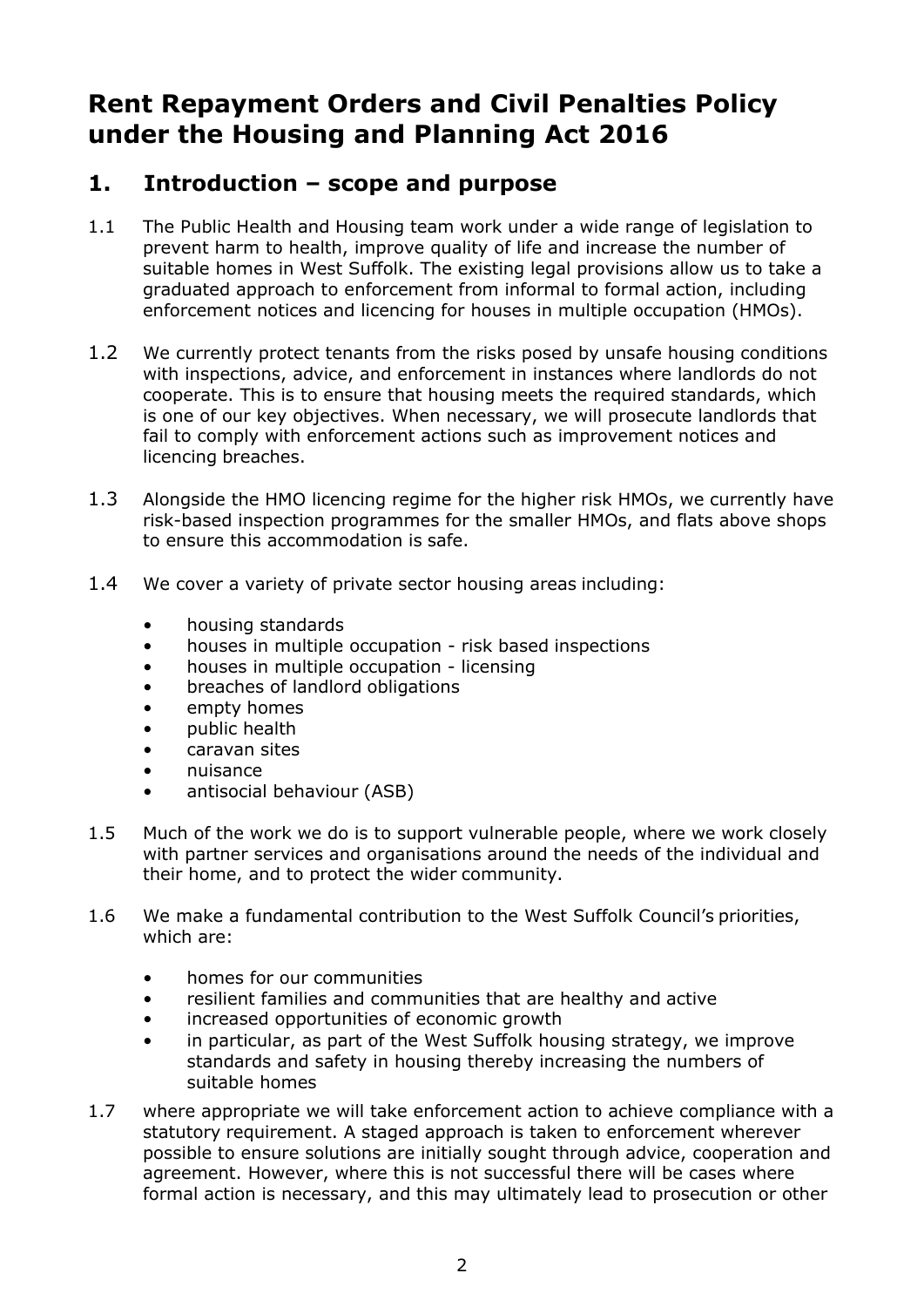summary action. Prosecution incurs a real cost to the council. Fines are usually small, and these are not allocated to the local authority.

- 1.8 The Housing and Planning Act 2016 provides local housing authorities an alternative enforcement option for non-compliance with certain Housing Act 2004 offences rather than taking a prosecution in court. Although the burden of evidence will be the same for a civil penalty as it is for a prosecution, prosecutions can be both time consuming and expensive. The provisions do not replace the option for prosecution, and it is expected that a prosecution would still be taken in the most serious of cases or for repeat offenders.
- 1.9 The new penalty charges offer us a cost-efficient alternative to prosecutions where this is appropriate. Any funding received from fines (this is paid to the council not central government) is used to support housing enforcement part of our public protection work.
- 1.10 The council will maintain a graduated approach to enforcement in line with our enforcement policy. Most landlords are responsible and maintain homes to legal standard and/or respond positively to advice when necessary. Therefore, the number of fines issued per annum is likely to be low but will target the worst offending.
- 1.11 The purpose of this policy is to set out the framework within which decisions will normally be made with regard to issuing civil penalties and to applying for a rent repayment order in relevant cases. This policy may be departed from where the circumstances so justify. Each case will be dealt with on its own merits, having regard to its particular circumstances. This policy is supplementary to the council's overarching Enforcement Policy.

### <span id="page-2-0"></span>**2. Civil penalties**

- 2.1 Where evidence is obtained that an offence has been committed which falls within the powers to issue financial penalty notices (that is civil penalty notices) within the Housing and Planning Act 2016, council officers will consider whether this is an appropriate alternative to prosecution through the courts.
- 2.2 The following offences under the Housing Act 2004 can be considered for civil penalties:
	- failure to comply with an Improvement Notice (section 30)
	- offences in relation to licensing of Houses in Multiple Occupation (section 72)
	- offences in relation to licensing of houses under Part 3 of the Housing Act 2004 (section 95)
	- offences of contravention of an overcrowding notice (section 139)
	- failure to comply with management regulations in respect of houses in multiple occupation (section 234)
- 2.3 The maximum fine that can be currently issued through a civil penalty is £30,000. This is for each offence or non-compliance. The authority must have regard to any guidance issued by the Secretary of State (see the Government document 'Civil penalties under the Housing and Planning Act 2016 – Guidance for Local Housing Authorities' Civil Penalties Guidance).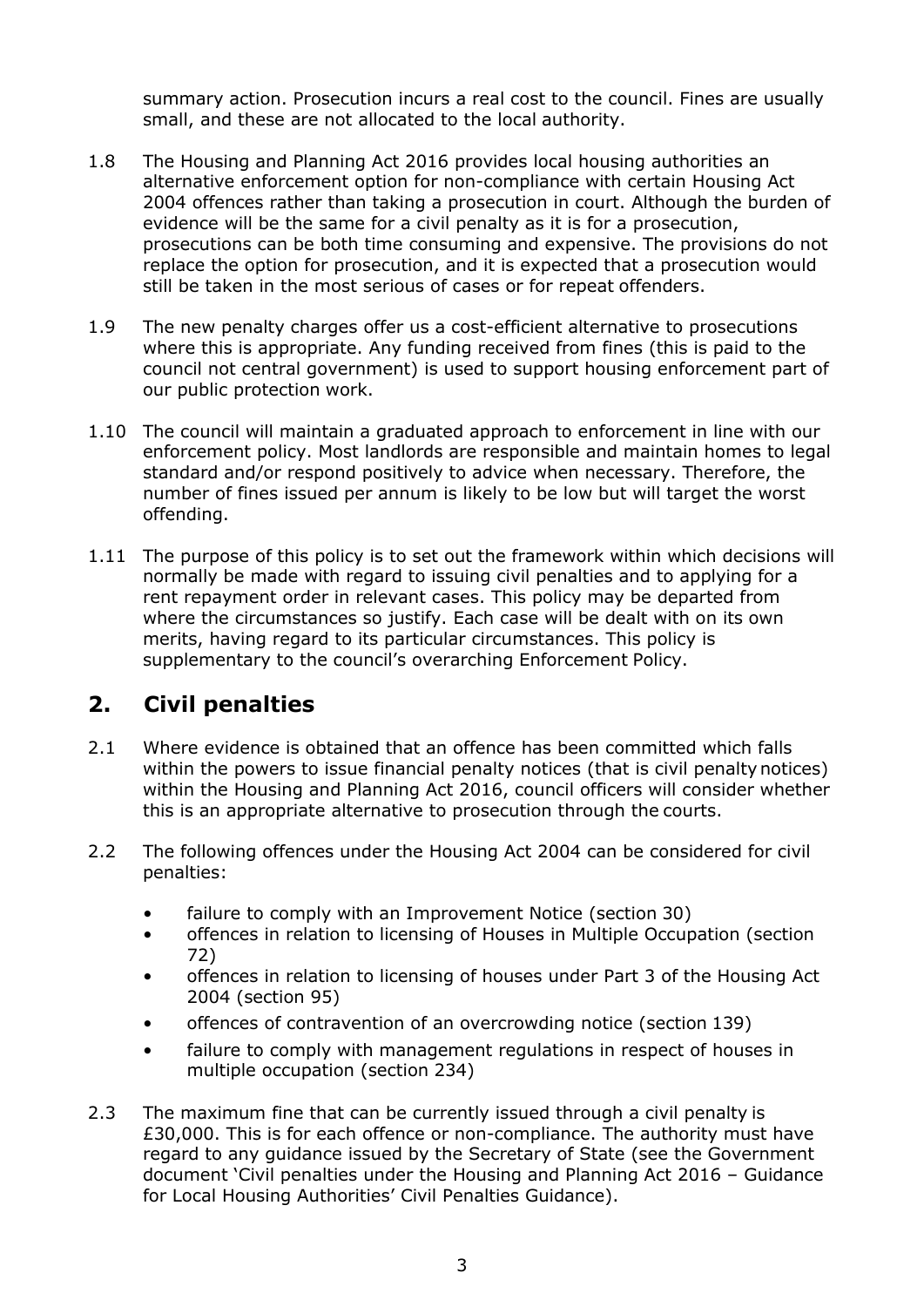- 2.4 An appeal against the issue of a civil penalty is heard by the First-tier Tribunal. Civil penalties will therefore be pursued only where sufficient evidence is obtained to demonstrate to the tribunal 'beyond reasonable doubt' that a relevant offence has been committed. Officers shall have regard to the Crown Prosecution Service Code for Crown Prosecutors in order to establish whether there is likely to be sufficient evidence to secure a conviction and therefore to establish the necessary burden of proof to the tribunal.
- 2.5 Council officers are granted powers and duties to deliver proportionate and targeted enforcement. It is vital that regulatory resource is used consistently and to best effect by ensuring that resources are targeted on addressing the highest risks. Therefore, the power to issue civil penalty will be pursued where it is considered the most appropriate course of action.
- 2.6 Where the offence is of the highest severity, or where the landlord has previous convictions or a poor track record of compliance, prosecution may be considered the most suitable course of action to enable a court to examine the circumstances and make the most appropriate decision. Civil penalties should normally be pursued for all clear breaches of the relevant legislation, provided that the conditions described are met.

#### <span id="page-3-0"></span>**3. Banning orders**

- 3.1 The use of banning orders is designed to prevent rogue landlords and/or property agents from letting property for a fixed period of time, from holding an HMO licence or from making a prohibited disposal of property.
- 3.2 The banning order must be made for a minimum of 12 months. A banning order can be made by a first-tier tribunal if a person is convicted of a banning order offence, which will be specified in the regulations.
- 3.3 Breach of a banning order is an offence, a person being guilty on summary conviction may face a fine and/or imprisonment for a period of up to 51 weeks. The authority will have a statutory duty to enter data on a national database of rogue landlords.

#### <span id="page-3-1"></span>**4. Rent repayment orders (RROs)**

- 4.1 A rent repayment order (RRO) is defined in section 40(2) of the Housing and Planning Act 2016 as an order requiring the landlord under a tenancy of housing to:
	- repay an amount of rent paid by a tenant, or
	- pay a local housing authority an amount in respect of a relevant award of universal credit paid (to any person) in respect of rent under the tenancy.

The reference to universal credit or a relevant award of universal credit includes housing benefit under Part 7 of the Social Security Contributions and Benefits Act 1992 pending its abolition. The council as the local housing authority has a duty under section 48 of the Housing and Planning Act 2016 to consider applying to the First-tier Tribunal ('the tribunal') for a rent repayment order in cases where an offence from the list below has been committed.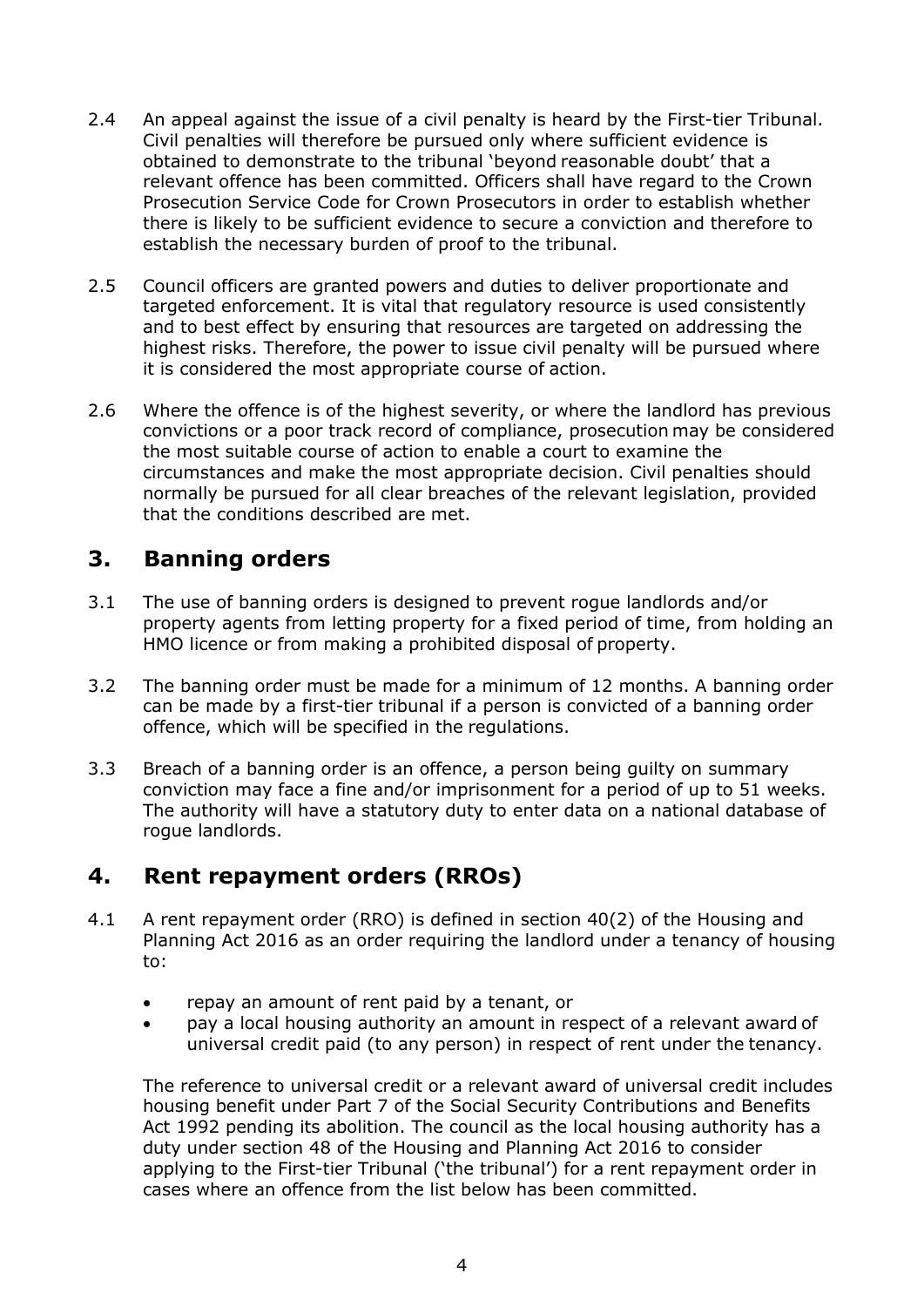- 4.2 Offences for which a rent repayment order (RRO) can be obtained:
	- failure to comply with an improvement notice, contrary to section 30(1) of the Housing Act 2004 (served under the Housing Act 2004)
	- failure to comply with a prohibition order, contrary to section  $32(1)$  of the Housing Act 2004 (served under the Housing Act 2004)
	- being a person having control of or managing a house in multiple occupation (HMO) which is required to be licensed under Part 2 of the Housing Act 2004, but which is not so licensed, contrary to section 72(1) of the Housing Act 2004
	- being a person having control of or managing a house which is required to be licensed under Part 3 of the Housing Act 2004 but is not so licensed, contrary to section 95(1) of the Housing Act 2004
	- using violence to secure entry to a property, contrary to Section  $6(1)$  of the Criminal Law Act 1977
	- illegal eviction or harassment of the occupiers of a property, contrary to section 1(2), (3) or (3A) of the Protection from Eviction Act 1977
	- breach of a banning order made under section 21 of the Housing and Planning Act 2016 (not yet in force but scheduled to be 1 October 2017)

The offences under the Housing Act 2004 must relate to hazards within occupied premises only, and not common parts. The offence must have been committed on or after 6 April 2017. A RRO can be applied for whether or not the landlord has been convicted.

- 4.3 Where there has been a conviction, a certificate of conviction will suffice to establish commission of the specified offence. In the absence of a conviction, the Tribunal will need to be satisfied beyond reasonable doubt that the landlord committed the specified offence. Officers shall have regard to the Crown Prosecution Service Code for Crown Prosecutors in order to establish whether there is likely to be sufficient evidence to secure a conviction and therefore to establish the necessary burden of proof to the tribunal.
- 4.4 In deciding whether to apply for a RRO, the council must under section 41(4) of that act have regard to any guidance issued by the Secretary of State (see the Government document 'Rent Repayment orders under the Housing and Planning Act 2016 – Guidance for Local Housing Authorities' - Rent Repayment Orders Guidance).
- 4.5 Council officers may offer advice to tenants who are eligible to claim a RRO in respect of rent paid themselves, but in such cases the tenant will usually be referred direct to Citizens Advice Bureau or other appropriate bodies for further support.
- 4.6 Council officers are granted powers and duties to deliver proportionate and targeted enforcement. It is vital that regulatory resource is used consistently and to best effect by ensuring that resources are targeted on addressing the highest risks.

The objective of an application for a rent repayment order is not only to issue a sanction as a consequence of non-compliance with the law, but also to deter the offender and others in a similar position from repeat offences.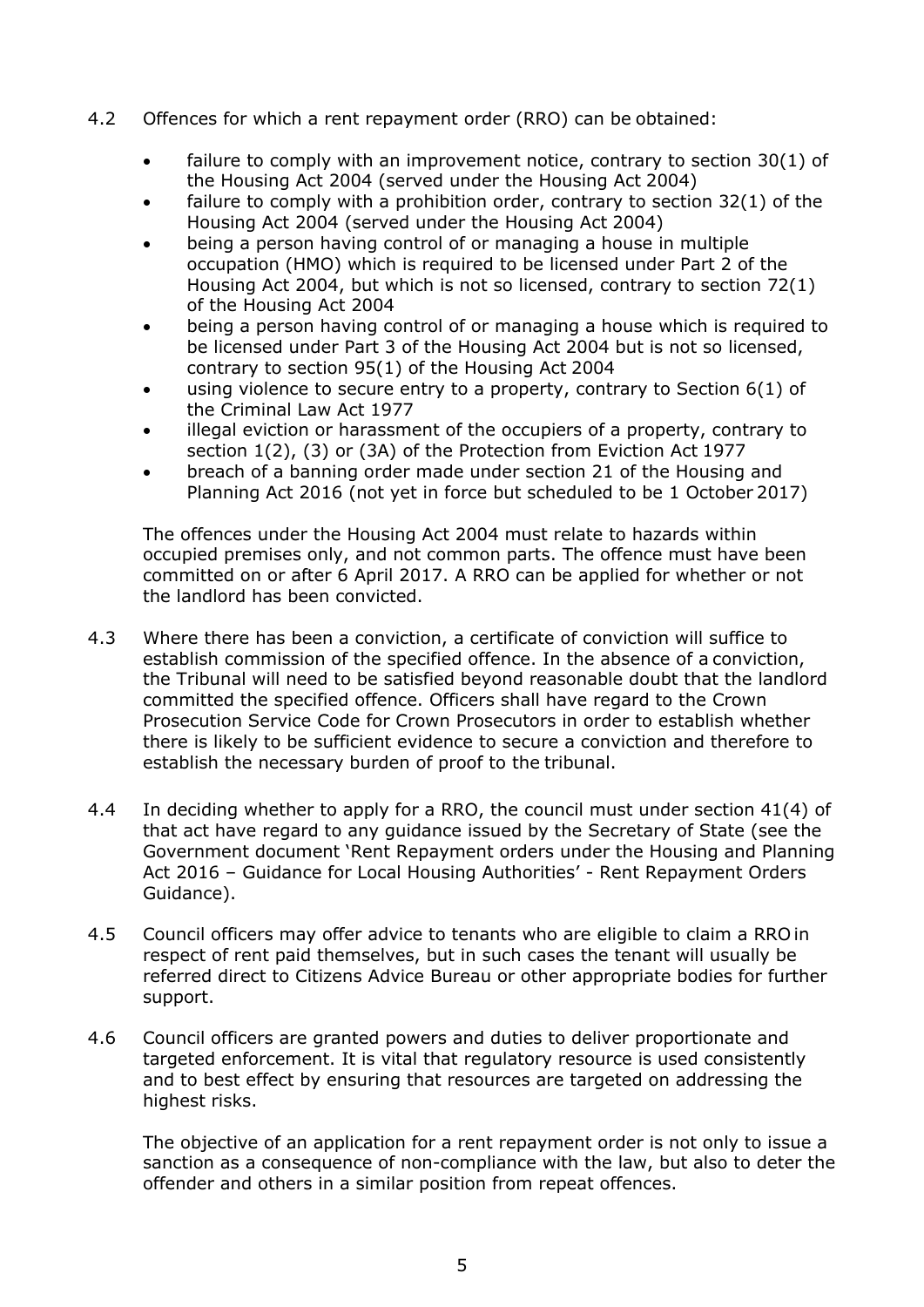If a conviction for an offence has been obtained then it is normally expected that a rent repayment order will be pursued where the council have paid housing benefit, or the housing element of Universal Credit. The tribunal must in these cases order that the maximum amount (12 months) of rent be repaid. For details of whether to pursue a RRO and the amount of rent to reclaim, see below.

#### <span id="page-5-0"></span>**5. Factors to be considered when deciding to pursue a civil penalty**

- 5.1 Does the seriousness of the offence suggest that a prosecution is appropriate? Is there a suggestion that a banning order may be appropriate? Does the landlord have a history of previous convictions?
- 5.2 Is there sufficient evidence to prove 'beyond reasonable doubt' that a relevant offence has been committed? Is the evidence reliable? Is there no credible defence?
- 5.3 Is it in the public interest to proceed to apply for a civil penalty? (Consider the level of harm that has been caused).
- 5.4 Is pursuing a civil penalty proportionate to the offence?
- 5.5 Where two or more civil penalties are issued, the details of the landlord shall be submitted to be included on the database of rogue landlords. Officers shall consider the Ministry of Housing, Communities and Local Government guidance document in determining the level of fine. The matrix below gives an indication of the level of fine which should be imposed. The guidance makes it clear that a civil penalty should not be a lesser alternative to prosecution, and that the fine should ensure a real economic impact on the offender for not complying with their responsibilities.

### <span id="page-5-1"></span>**6. Decision on level of fine for civil penalties**

6.1 The following steps shall be used to determine the level of fine to issue.

**Step one**. A decision shall be made by first considering the culpability factors below:

| Serious breach of legislation                                | Very high |
|--------------------------------------------------------------|-----------|
| History of failing to comply with legislation                | High      |
| An act or omission that a reasonable person would not commit | Medium    |
| Effort was made to comply but was insufficient               | Medium    |
| Minor failings due to an isolated incident                   | Low       |

The harm factors should then be considered and given a category. Consideration to be given for the likelihood of actual harm occurring due to the breach, and the severity of that harm.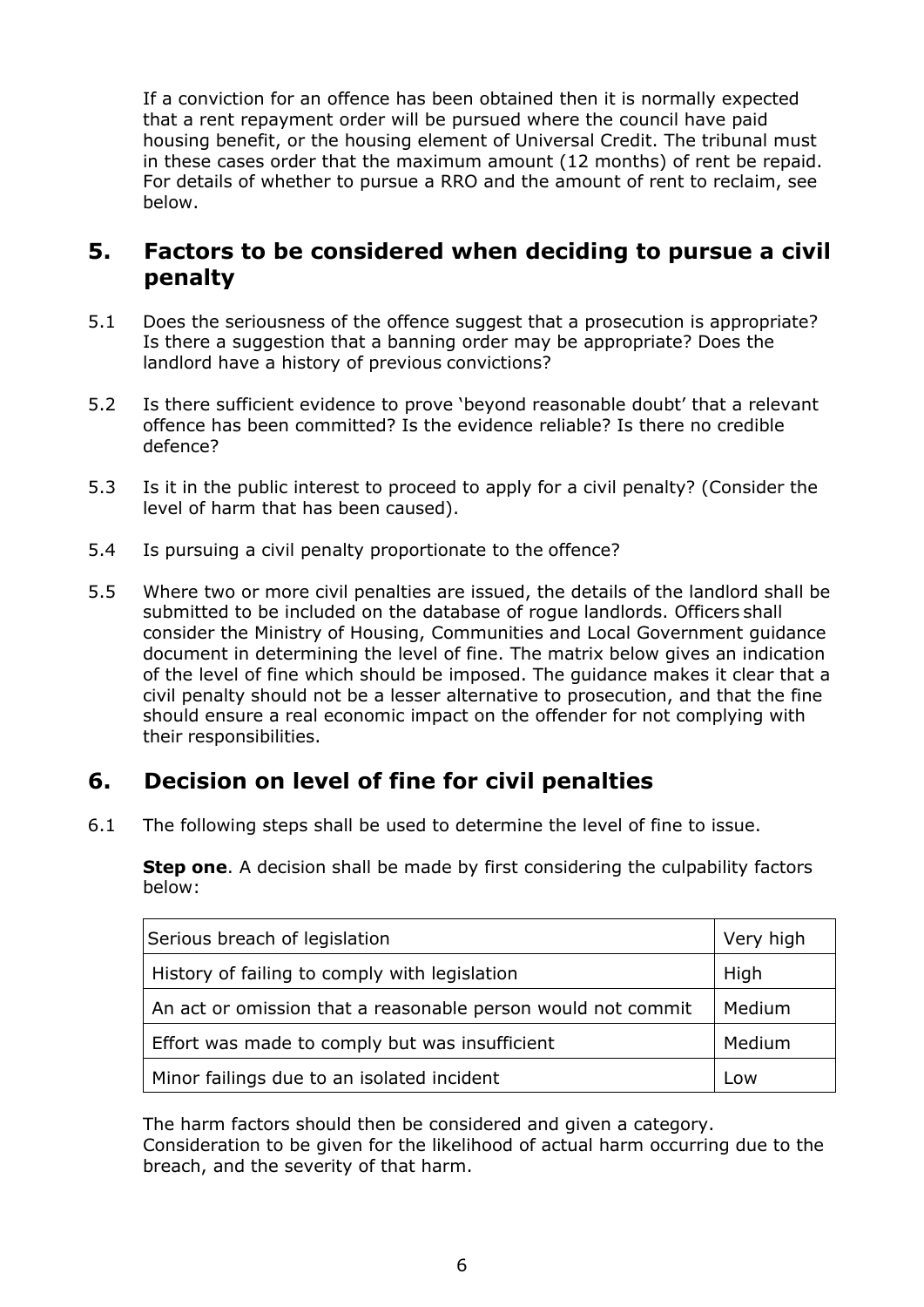| Serious adverse effect on individual or high risk of<br>adverse effect. Includes vulnerable people                                 | Category (Cat) 1 |
|------------------------------------------------------------------------------------------------------------------------------------|------------------|
| Adverse effect, lesser than above. Medium risk of<br>adverse effect, or low risk but of serious effect.<br>Tenant seriously misled | Category 2       |
| Low risk of an adverse effect                                                                                                      | Low Category 2   |

#### 6.2 **Step two**. The Standard Scale (Criminal Justice Act 1982) has been used as reference and converted below to provide a point scale within the range of the civil penalty:

|   | £1 - £500          |
|---|--------------------|
|   | E501 - £1,000      |
| 3 | $ £1,001 - £2,500$ |
|   | £2,501 - £7,000    |
|   | E7,001 - £17,000   |
| 6 | £17,001 - £30,000  |

The table below indicates the level at which the fine should be imposed by considering culpability and harm:

| <b>Culpability</b> | <b>Harm Category</b> |   | Harm Category 2   Harm Low Category |
|--------------------|----------------------|---|-------------------------------------|
| Very high          | 6                    | 5 | 4                                   |
| High               |                      | 4 |                                     |
| Medium             | 4                    |   |                                     |
| Low                |                      |   |                                     |

The following factors shall be considered, along with any other relevant information, which may be used to justify an upward or downward adjustment.

Statutory aggravating factors:

- previous convictions, having regard to:
	- a. the nature of the offences to which the conviction relates and its relevance to the current offence, and
	- b. the time that has been elapsed since the conviction
- offence committed while on bail

Other aggravating factors include (this is not an exhaustive list):

- motivated by financial gain
- deliberate concealment of illegal nature of activity
- established evidence of wider or community impact
- obstruction of justice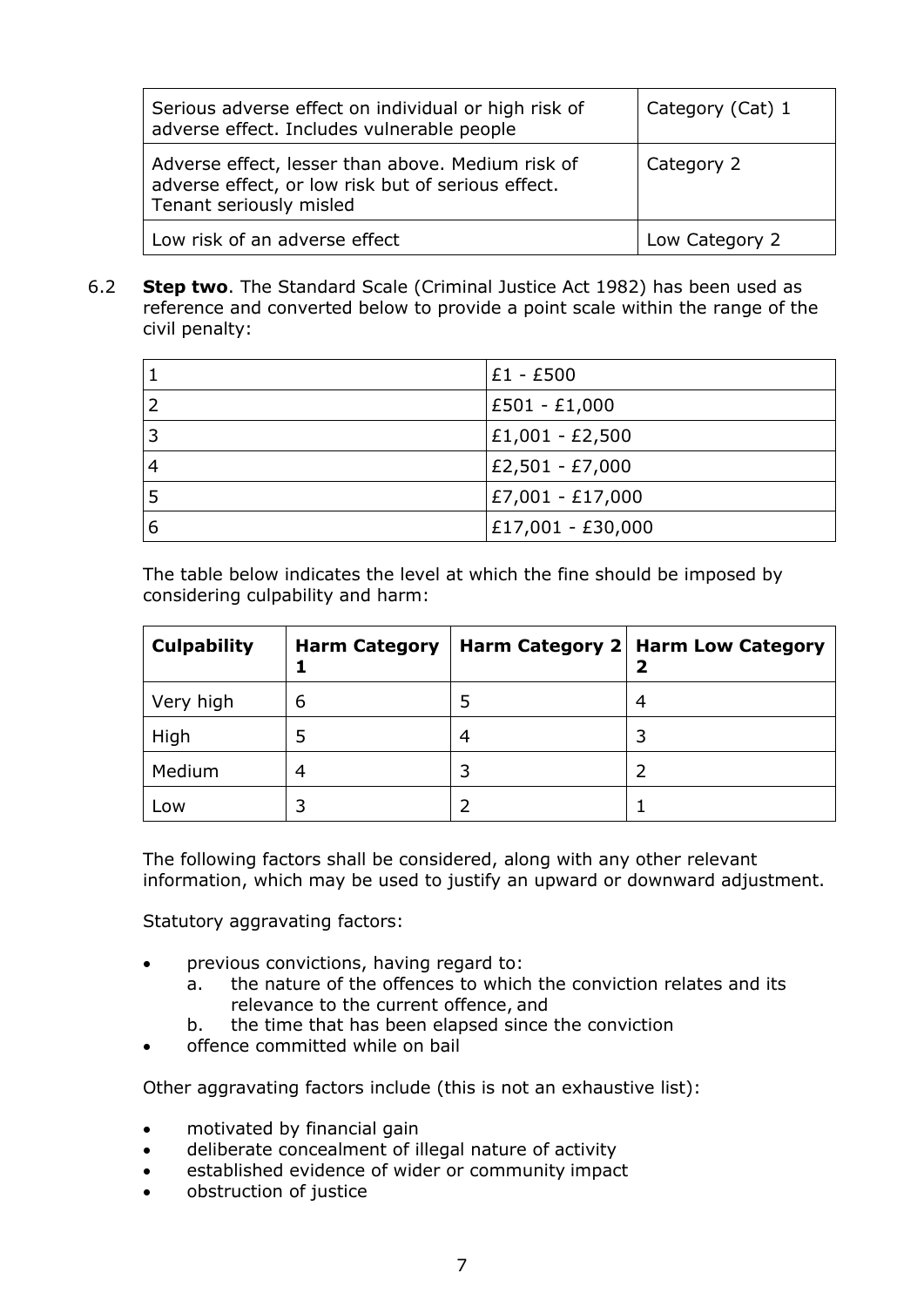- record of providing substandard accommodation
- refusal of free advice

Factors reducing seriousness or reflecting personal mitigation (this is not an exhaustive list):

- no previous convictions or no relevant or recent convictions
- steps voluntarily taken to remedy problem
- high level of cooperation with the investigation, beyond that which will always be expected
- good record of maintaining property or member of accreditation scheme
- self-reporting, cooperation, and acceptance of responsibility
- good character

Obtaining financial information:

- The council shall submit a request to the offender, to provide any financial information that they feel shall influence their ability to pay a high fine. This will be taken into consideration if it appears reliable. If no information is provided then the council will consider any information known to them regarding the offender, consider this when making a decision regarding the level of fine.
- 6.3 **Step three**. Review the penalty. Ensure that it meets, in a fair and proportionate way, the objectives of punishment, deterrence and the removal of gain derived through the commission of the offence; it should not be cheaper to offend than to take the appropriate precautions.
- 6.4 **Step four**. Legal Services to review the case as a whole before, where appropriate, any notice of intent is issued and any final notice relating toa civil penalty is given by, or on behalf of, the authorised officer.
- 6.5 **Step five**. Ensure a written record of delegated decision is made.
- 6.6 **Step six**. Where a civil penalty remains outstanding, consider what enforcement action is appropriate, having regard to the council's Enforcement Policy.

### <span id="page-7-0"></span>**7. Decision on rent repayment orders**

7.1 The steps shall be considered in the matrix below, to help determine whether to pursue an RRO and the amount of rent to reclaim:

| <b>Step</b> | Factor                                                                               | <b>Yes or no</b>                                     |
|-------------|--------------------------------------------------------------------------------------|------------------------------------------------------|
|             | Has the offender been prosecuted<br>and convicted of a relevant offence<br>in court? | No - go to step $2$<br>Yes - make an RRO application |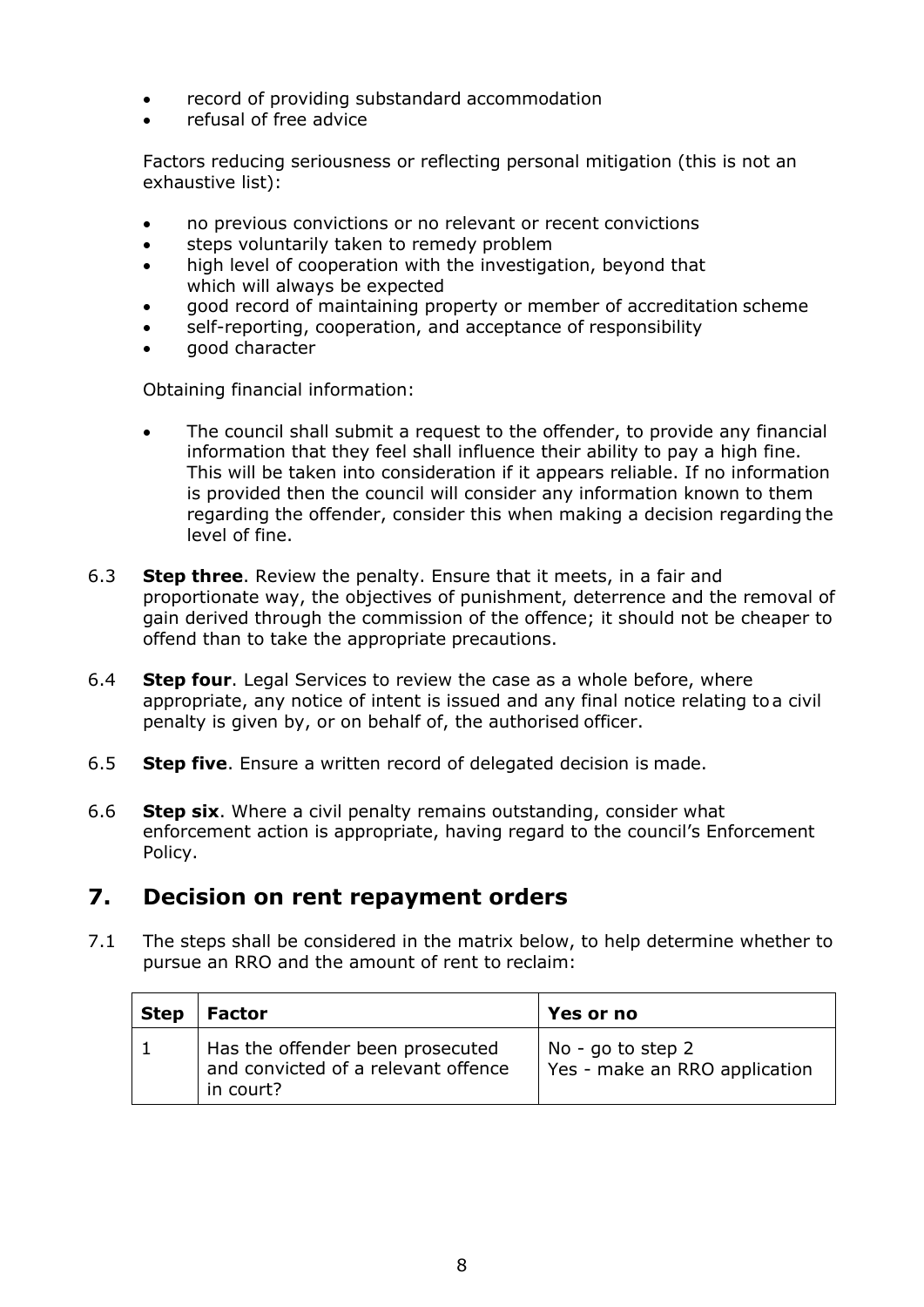| <b>Step</b>    | <b>Factor</b>                                                                                                                                                                   | Yes or no                                                                                  |
|----------------|---------------------------------------------------------------------------------------------------------------------------------------------------------------------------------|--------------------------------------------------------------------------------------------|
| $\overline{2}$ | Has evidence been obtained from<br>Anglia Revenues partnership (ARP)<br>or Benefits section to confirm that<br>Housing Benefit has been paid by<br>ARP over the 12 months?      | No - no case for RRO<br>Yes - proceed to step 3                                            |
| 3              | Is there sufficient evidence to prove<br>'Beyond reasonable doubt' that a<br>relevant offence has been<br>committed? Is the evidence reliable?<br>Is there no credible defence? | No - case closed, don't pursue<br>Yes - proceed to step 4                                  |
| 4              | Is it in the public interest to proceed<br>to apply for an RRO? (Consider the<br>level of harm that has been caused)                                                            | No - case closed, don't pursue<br>Yes - proceed to step 5                                  |
| 5              | Is pursuing an RRO proportionate<br>to the offence?                                                                                                                             | No - case closed, don't pursue<br>Yes - proceed to step 6.                                 |
| 6              | Does the offender have any<br>previous convictions?                                                                                                                             | No - proceed to step 7<br>Yes - proceed to RRO                                             |
| 7              | Where no previous offence - is the<br>issuing of a RRO likely to deter<br>from future offences?                                                                                 | No - consider closing case<br>Yes - proceed to RRO                                         |
| 8              | Would the issuing of a RRO cause<br>substantial hardship to the offender,<br>and are there mitigating<br>circumstances to suggest the LA<br>should not proceed?                 | No - proceed to RRO application<br>Yes - complete notes to justify<br>reason not to pursue |
| 9              | Are there any other factors that<br>would indicate the Council should<br>not proceed with the issuing of the<br><b>RRO</b>                                                      | No - proceed to RRO application<br>Yes - complete notes to justify<br>reason not to pursue |

- 7.2 If the conclusion is yes to pursue RRO, then the amount to be reclaimed should be determined by considering the factors in the table below.
- 7.3 If the offender has already been convicted of the offence, then the amount shall automatically be determined as 12 months rental income.
- 7.4 If no conviction has been obtained, but the decision has been made to pursue RRO, the factors in the table below should be considered to determine a sum.
- 7.5 The amount of rent to be repaid cannot exceed the amount actually collected. Where the tenant is in receipt of Universal Credit, the formula provided in the Ministry of Housing, Communities and Local Government guidance in relation to RRO's shall be followed.
- 7.6 Factors to influence amount of RRO: